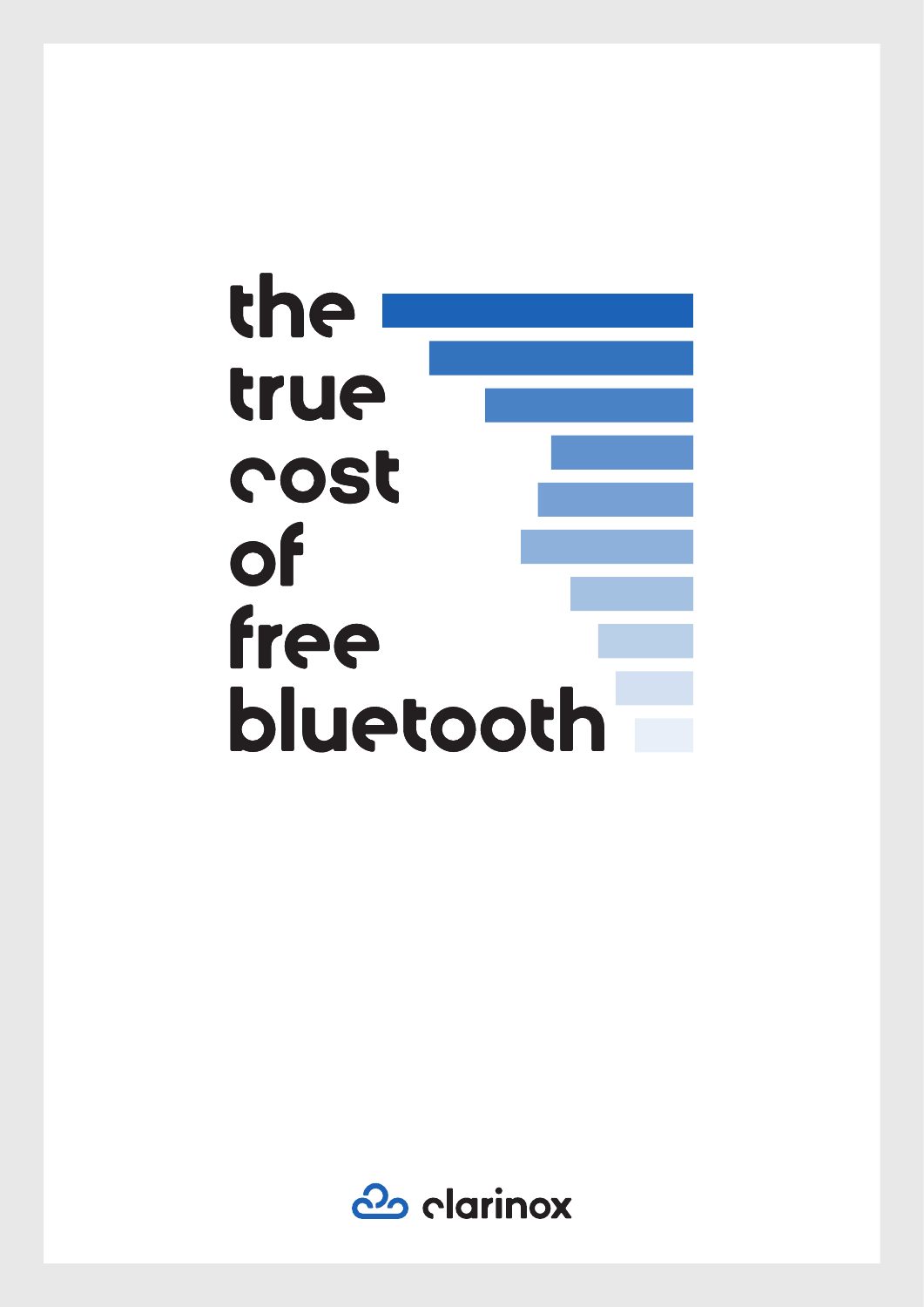# the true cost of free bluetooth



When integrating Bluetooth into a new device or system, project managers and engineers will choose one of the following two options: (1) an open source/ free Bluetooth supplied by the open source community or semiconductor chip manufacturer or (2) a commercial turnkey Bluetooth solution from a specialized provider. Chip manufacturers provide free Bluetooth stacks to ensure a functional product, sell more chips, and increase their revenue. Although the prospect of a free Bluetooth stack is appealing, you should consider the hidden costs that come with such a solution. In other words: What is the true cost of free Bluetooth?

Since the 1999 launch of the first consumer Bluetooth device, a handsfree mobile headset, Bluetooth has been enabled in more Internet of Things (IoT) devices than any other technology. Despite the economic slowdown due to the COVID-19 pandemic, the Bluetooth Special Interest Group (SIG) forecasts that strong demand for connectivity and positioning solutions will accelerate global device shipments over the next five years. The group estimates that 6.4 billion Bluetooth Low Energy (LE), Bluetooth Classic, and dual mode (Bluetooth LE + Bluetooth Classic) devices will ship annually by 2025. Of the three, Bluetooth LE shipments are expected to more than triple over the next five years with 96 percent of all Bluetooth-enabled devices forecast to include Low Energy by 2025.

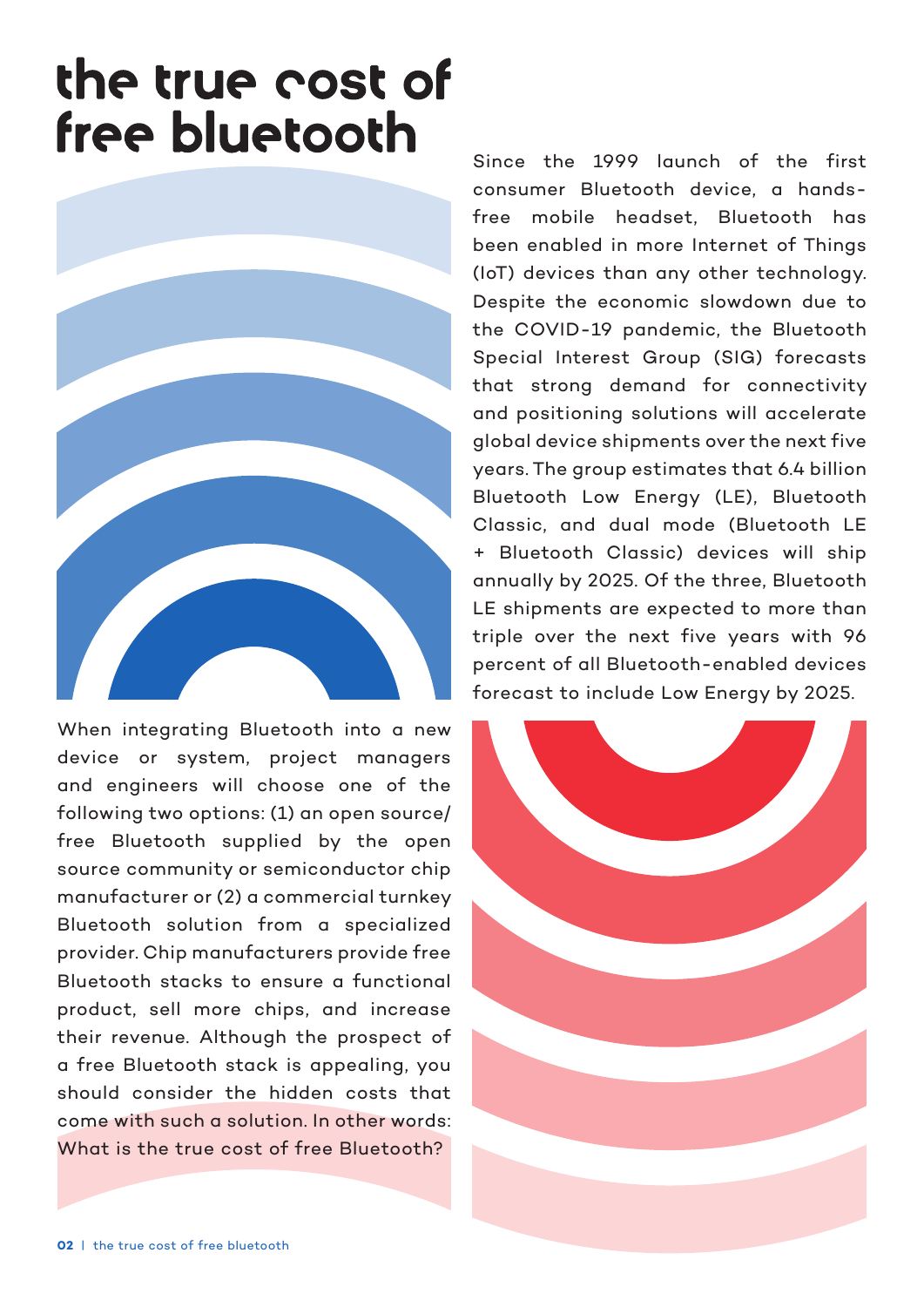#### **best uses of free bluetooth and commercial bluetooth**

Free Bluetooth is a fitting solution for academic research and some types of commercial applications: for example, simple applications that send data from a single sensor to a phone and costsensitive applications such as consumer products with low price points.

By contrast, commercial Bluetooth offers advantages for devices with production runs exceeding 10,000 units per year, high-end devices, and specialized equipment for defense, automotive, and healthcare applications where product reliability is especially important. Commercial Bluetooth also caters to a larger range of RTOS and is better suited for complex usage scenarios.

Five factors come into play when you are deciding whether free or commercial Bluetooth is the better fit for your device requirements.

**03** | the true cost of free bluetooth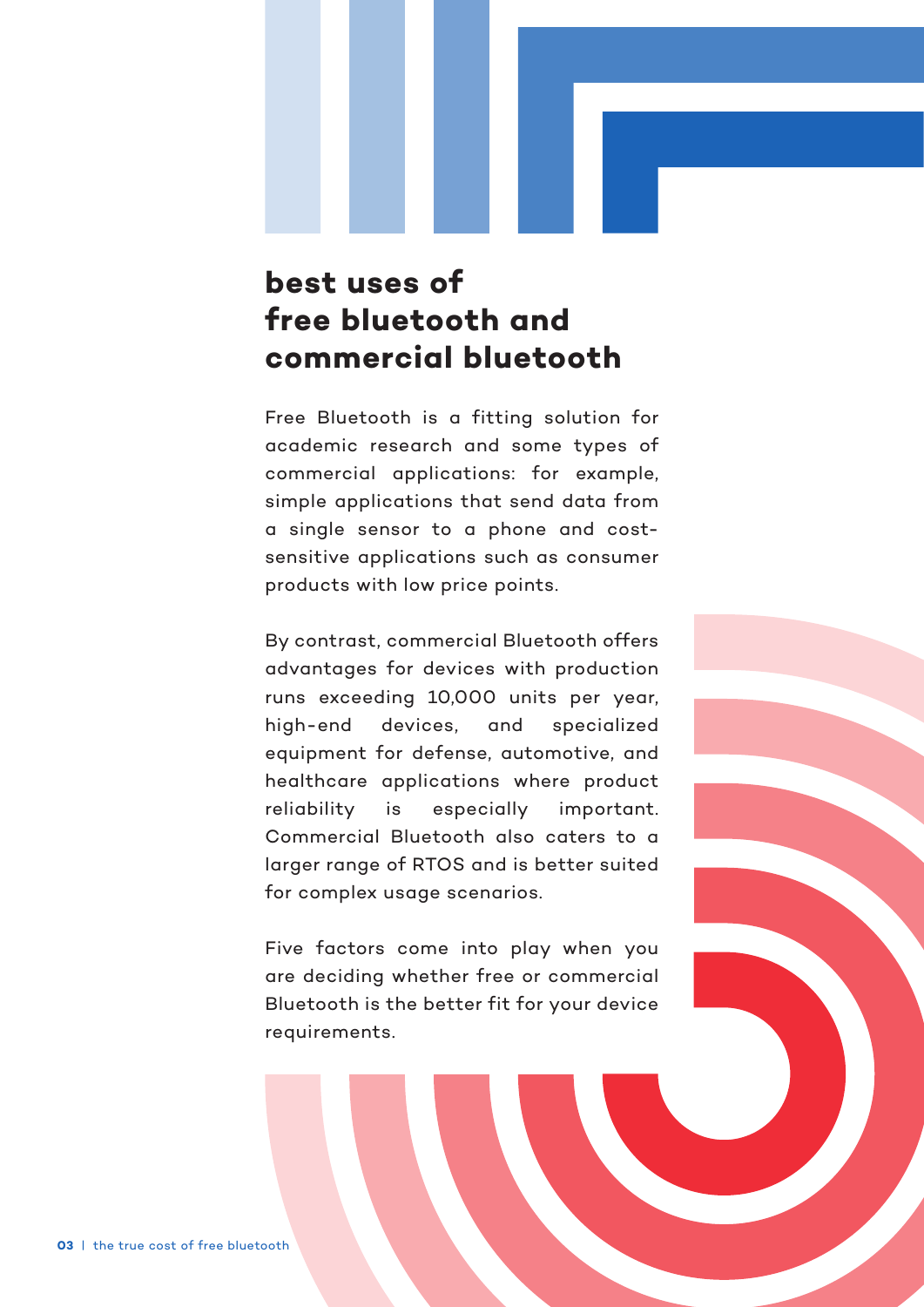**1**

#### **can you afford changes to open source code?**

Open source code is continually changing, and every time the code they adapt into their product changes, manufacturers must requalify those devices through the Bluetooth SIG. At US\$8,000 per qualification plus a few weeks of an engineer's time, qualification is a complex, costly, and time-consuming task.

The qualification process for commercial Bluetooth is simpler. Commercial Bluetooth providers supply a stack that comes as a qualified component backed by engineers experienced with testing and qualification processes. In addition, commercial vendors can provide a stack that is isolated from the hardware and OS/RTOS layer. Developers can upgrade the OS/RTOS (e.g., Linux kernel) without having to change the stack code, thus avoiding requalification costs. Commercial Bluetooth providers are also compliant with the latest Bluetooth v5.2 standard, which features BLE audio profiles and services and LC3 codec.

#### **got a complex system? opt for commercial bluetooth**

**2**

Bluetooth is a complex technology. With a half-million lines of code and more than 50 different profiles that can be combined into a single device, Bluetooth is tricky to integrate within a system. When a device features dual mode Bluetooth or combines Bluetooth and Wi-Fi, developers need to understand two different stacks, two technologies, and two infrastructures. Complex or high-cost systems (e.g., motorbike infotainment systems for rider and pillion passenger) run simultaneous Bluetooth roles. A commercial Bluetooth provider develops the required Bluetooth solution for you and keeps it ahead of the technology curve. The ability to integrate multiple technologies within a single device is yet another advantage of using commercial Bluetooth solutions.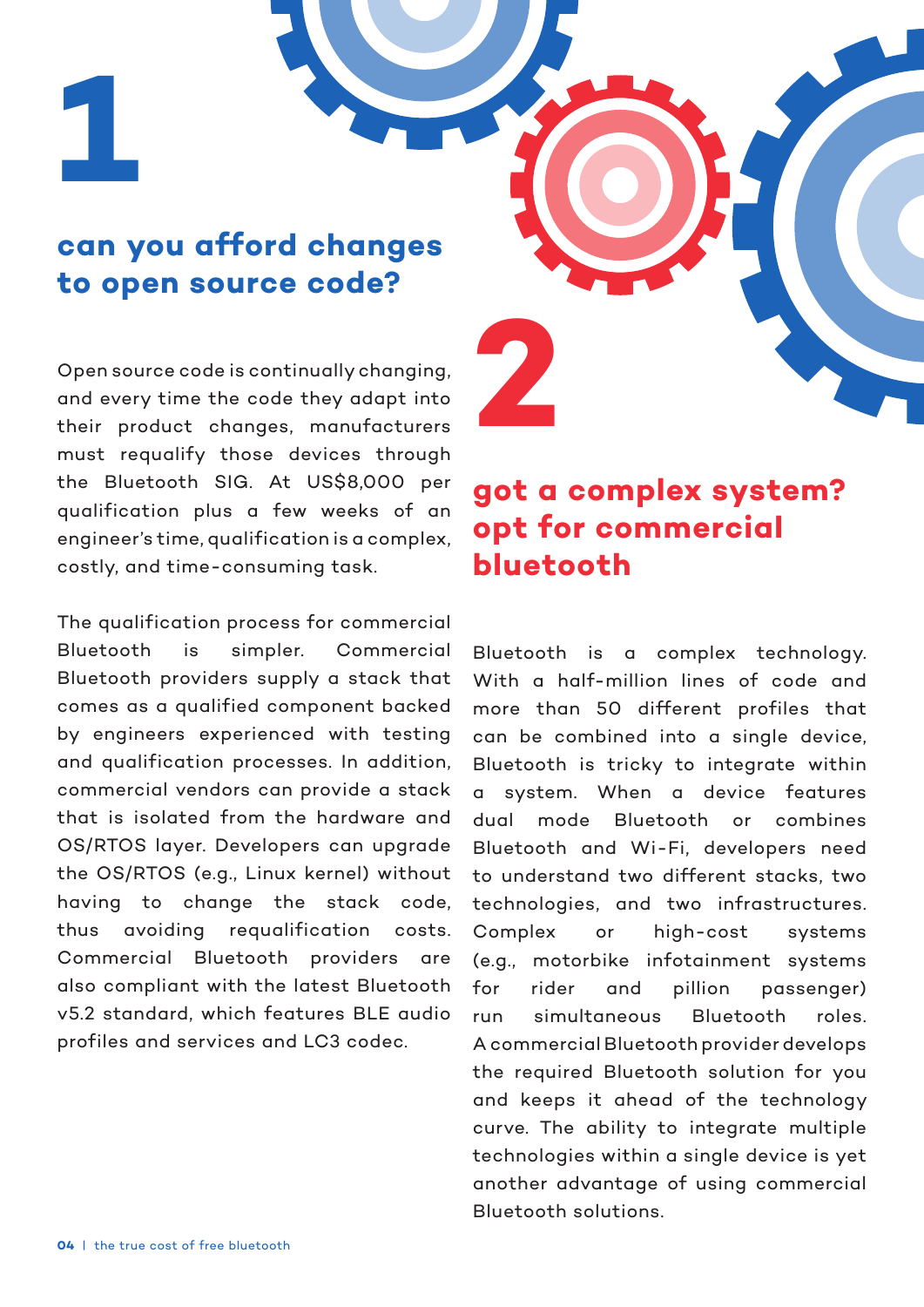

#### **how much time do you have?**

Consultancy for open source projects is costly. Simpler projects typically require 4–5 months of development time, much of it spent on learning about the stack and software. One or more developers working on a project could total more than a thousand engineer hours invested in Bluetooth development. Unlike commercial solutions, technical support for an open source Bluetooth stack is typically provided online. Researching how to fix open source Bluetooth problems can be time consuming for your team.

Companies that opt for open source Bluetooth typically approach the endeavor as a do-it-yourself project, which can then drag on for a year or two before they all too often reach an impasse. By contrast, companies that opt for commercial Bluetooth are served by providers that specialize in the development of custom turnkey solutions at a pre-agreed fee that covers all aspects of the project, including development and annual maintenance. Such companies report per project savings of up to 73 percent on engineering time and \$20,000 on tooling.



## **how much help do you want?**

Companies that choose open source code must maintain and update their Bluetooth stack throughout the product life cycle with help from the open source community. By contrast, when your company purchases a Bluetooth stack, you receive technical support from a team of Bluetooth experts for a flat fee. That support may include timesaving debugging tools with a protocol analyzer for faster debugging and tools for the analysis of threading, memory usage, and memory leaks. Such tools can help you tune applications and resolve communication issues quickly.